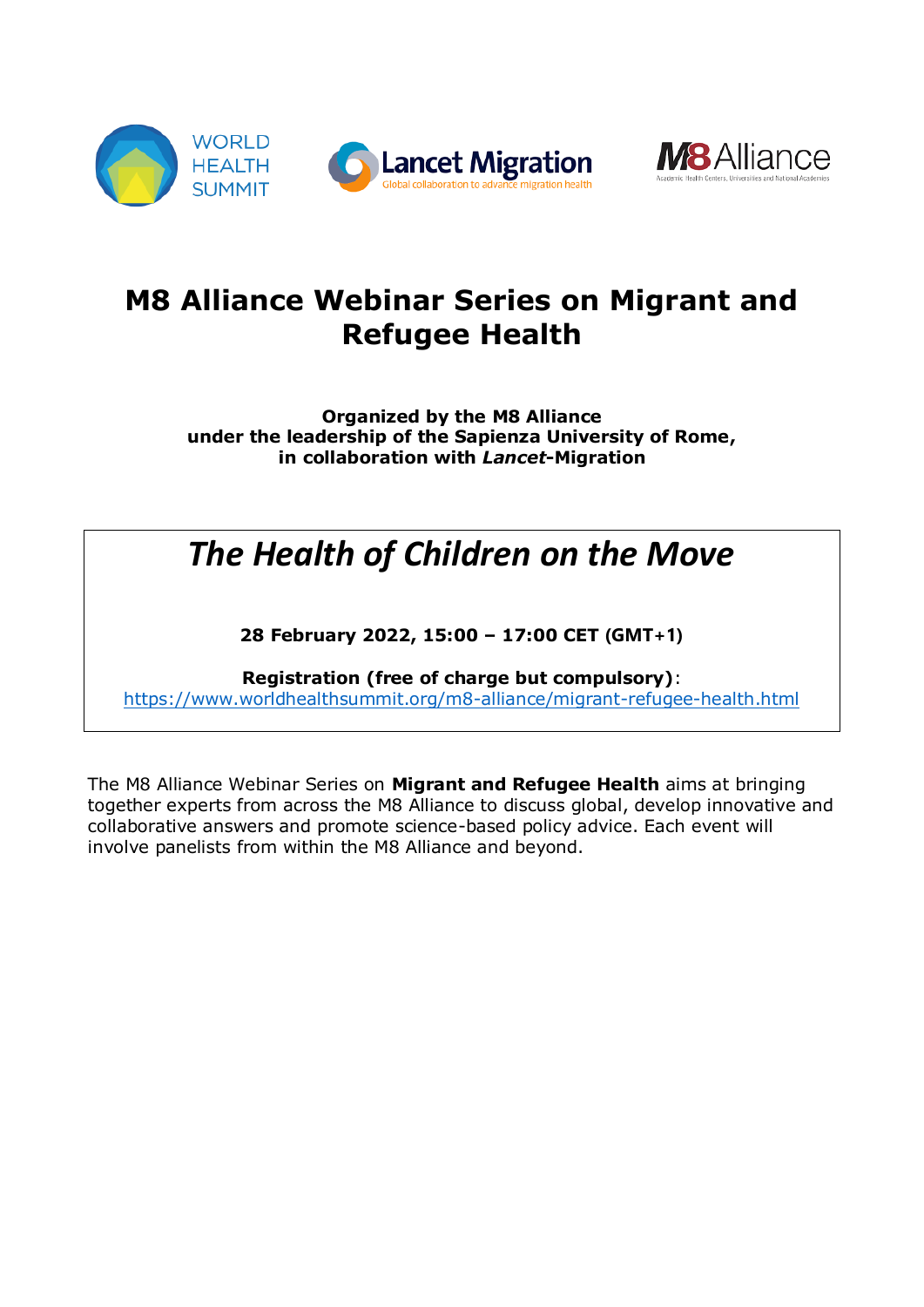#### **INTRODUCTION**

#### **The context**.

According to UNICEF, more girls and boys than ever are on the move. In 2020, more than 35.5 million children were living outside their country of birth (i.e. roughly 15% of international migrants), while an additional 23.3 million were displaced internally (i.e. more than 50% of IDPs worldwide). More than half of these girls and boys, have fled violence and insecurity, increasing conflicts often lasting and unresolved, rising inequality and the growing impact of climate change. The number of child refugees under the United Nations High Commissioner for Refugees' (UNHCR) mandate has more than doubled in just 10 years. The overwhelming majority of these children reside in countries of low or middle incomes that are neighbours to zones of armed conflict. In recent years, million of these migrant children have reached a destination country after long and difficult journeys with limited or no access to care. Many come from countries with collapsed health care systems, overwhelmed by both victims of conflict and disaster and the consequences of destroyed infrastructure. Many have been exposed to armed conflict in their country of origin before leaving and face new, unfamiliar and often hostile surroundings in the countries of destination. These circumstances lead not only to accumulated individual health care needs, but also to a need for effective public health strategies to update preventive child health programmes and promote positive psychological well-being.

*'Children on the Move'* is an *umbrella* definition that includes children who have been trafficked, children who migrate (e.g. to pursue better life opportunities, look for work or education or to escape exploitative or abusive situations at home), children displaced by conflict and natural disasters (IOM). All of these children might find themselves at risk, especially of being exposed to various forms of abuse and exploitation, and negative health consequences. While the determinants of health risk for most of these children are common, differences exist, and are linked to circumstances, gender, age, resilience, and individual child agency. Policy responses to protect and support these migrant children are often fragmented and inconsistent, and while children on the move have become a recognised part of today's global and mixed migration flows they are still largely invisible in debates on both child protection, health and migration. This calls for focused interventions based on evidence and knowledge and coherent policies that place the protection and the health and well-being of the child at the centre of attention in migration management.

Children migration is a phenomenon now affecting every region. Afghanistan is number one on the list of the top 10 countries of origin – with the largest number of unaccompanied children seeking asylum in Europe. Two out of five international child migrants were born in Asia – more than any other region in the world. Millions of migrants move along the Eastern route in Africa, through Somalia, Djibouti, the Gulf of Aden and Yemen heading to the Arabic Peninsula. They often use the services of smugglers, putting their lives at risk. This includes an increasingly higher number of unaccompanied migrant children (UMCs) who takes dangerous journey that cuts through desert regions, the sea and war-torn areas. In the Americas, a surge of migrant children has swamped detention centers at the U.S.-Mexico border, while in the Darien Gap, a jungle that separates Colombia and Panama and one of the most dangerous places for migrants attempting to reach North America, the number of migrant children who cross it on foot has hit an all-time high. According to UNICEF, more than 1 in 5 migrants crossing the border between Colombia and Panama are children. Half of them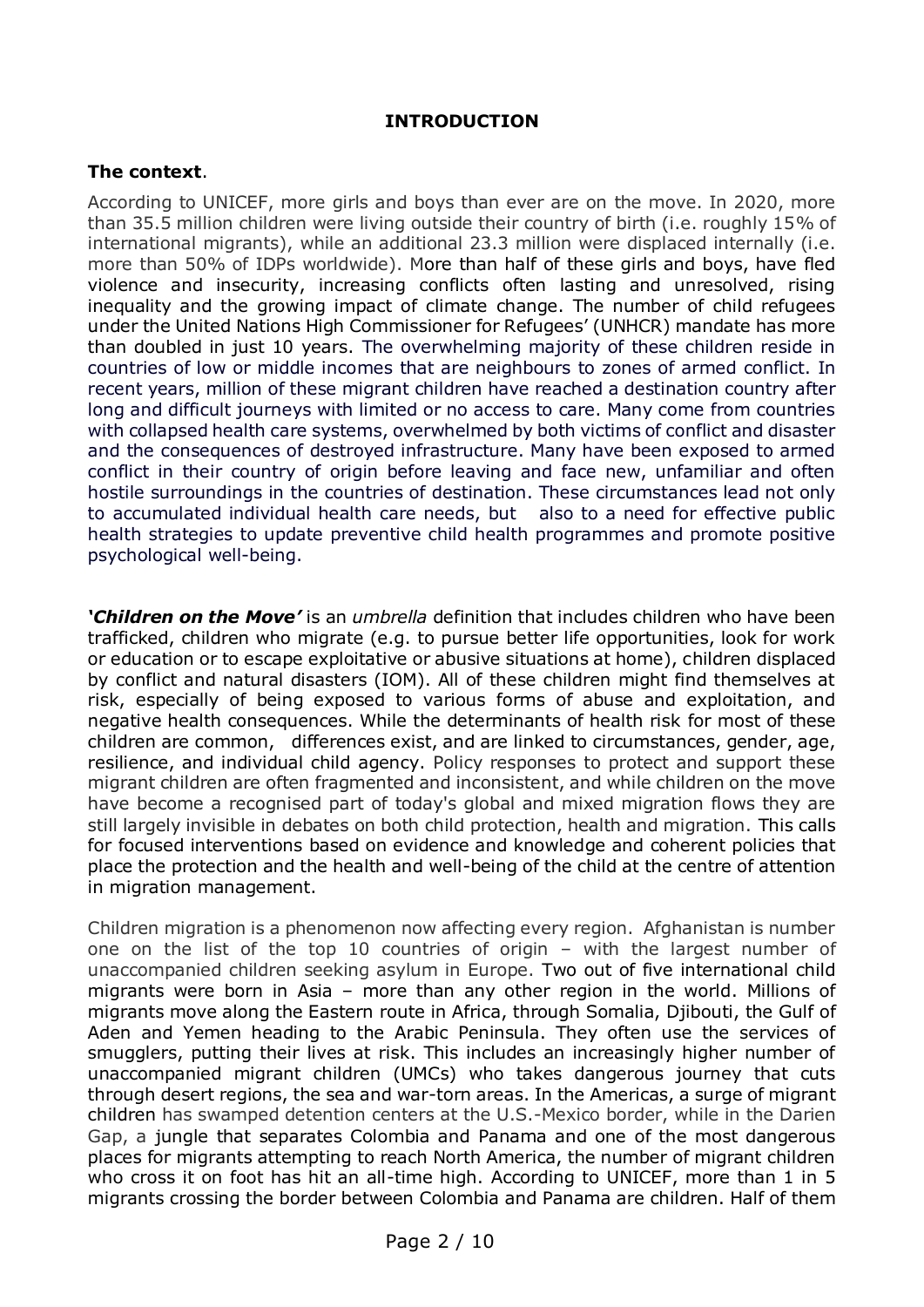are below the age of five. Children are particularly exposed to violence, including sexual abuse, repeated trauma, trafficking and extortion from criminal gangs, and in adverse environments such as the Darien Gap are also at risk of getting diarrhea, respiratory diseases, dehydration and other ailments that might require immediate attention.

# **Migrant children health risks**

Children move for a variety of reasons, voluntarily or involuntarily, within or between countries, with or without their parents or other primary caregivers. While migration can benefit children and their families, it can also place children in situations of risk and vulnerability, especially when they move outside of safe and legal pathways, and are forced to live with extremely limited access to shelter, health care, food and water. According to IOM, UMCs often leave their homes without information about the journey ahead. Some are not even aware that they will be crossing a body of water or passing through conflict areas. Many, do not inform their families of their decision to migrate before their departure, most commonly due to fear their family would have prevented them from going or because they did not want to worry them. Two categories of particularly vulnerable migrant children in a social perspective are asylum seekers and children in an irregular situation. While seeking asylum, they live under circumstances characterized by temporality and uncertainty about their situation and future. These children often live "under the radar" in precarious situations with no or limited access to basic social rights and exposed to poverty, exploitation, social exclusion and violence

According to literature, medical care for chronic disorders and rehabilitation for disabilities are often the most pressing needs of migrant children. In addition, migrant children from low- and middle-income countries have a higher burden of chronic infectious disorders compared with those from high-income countries, and these disorders need to be identified and treated. Lack of access to preventive health care in the countries of origin make vaccination programmes a high priority to prevent outbreaks of measles and other vaccine-preventable disorders. To address mental health needs, a holistic and family-oriented public health strategy for promoting mental health and psychological well-being is needed. This should include collaboration between many different sectors of society, with education in schools and pre-schools being particularly important. There is some evidence also to support the effectiveness of more specific interventions to promote well-being, for example psychoeducational approaches to cope with psychological trauma, culturally sensitive parent-support programmes and interventions in the school environment. A general finding in the literature is that differences in health status between children in different migrant groups are greater than the differences between migrant children and local populations. Country of origin is an important predictor, but also the social background of the family in the country of origin and the living conditions in the destination country. Consequently, health assessment/screening procedures should be individualized, preferably as soon as possible after the child arrives in the country of destination, and can identify health care needs that might otherwise go undetected for prolonged periods of time. It also allows screening for potentially communicable disorders and updating of vaccinations. The provision of medical interpreters and cultural mediators is important to make care provision for migrant children more equitable with that for the host population.

# **Themes and scope of the webinar**

The Panel will bring together experts from different regions and backgrounds, to include UN agencies; civil society organisations, both humanitarian and development and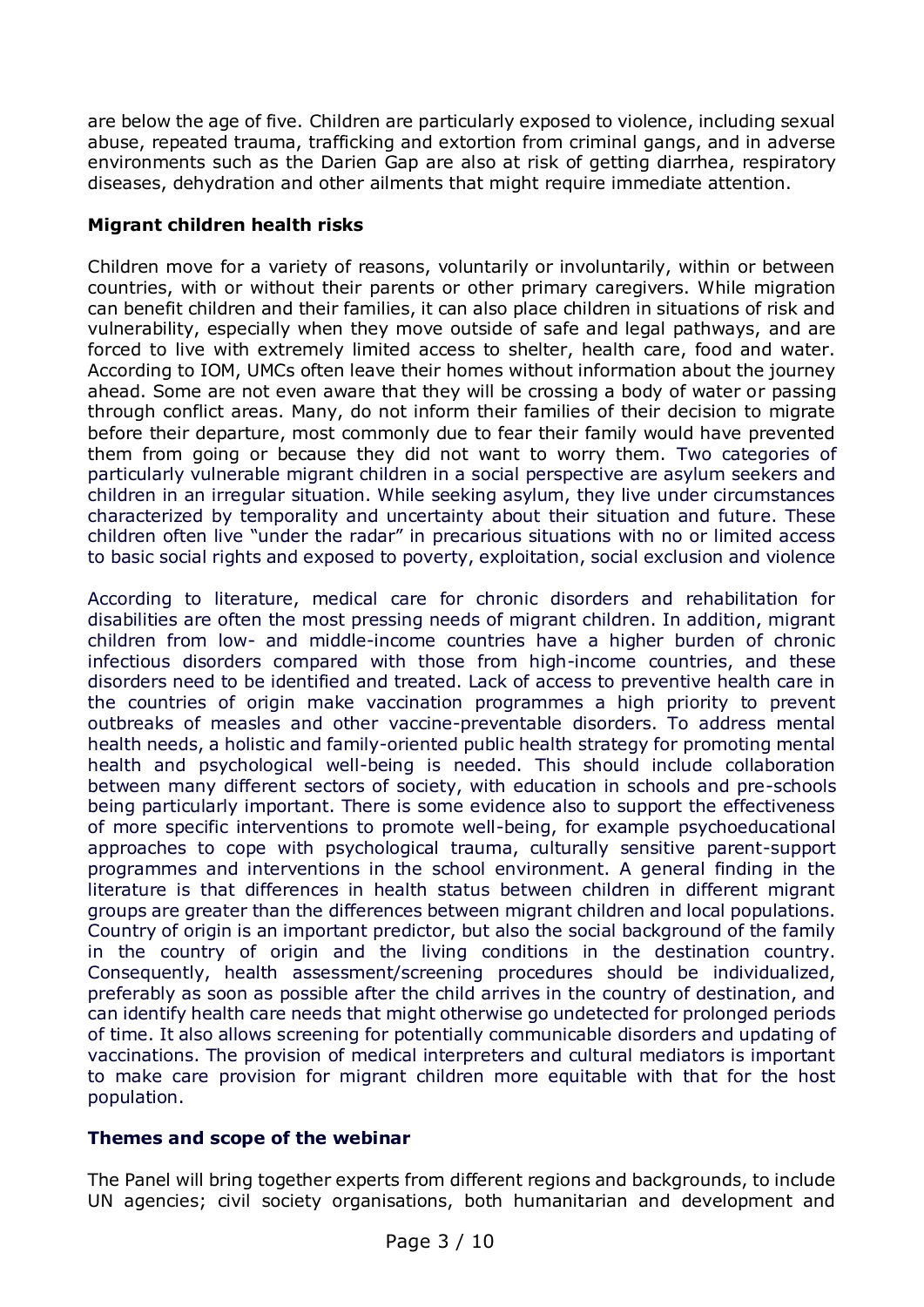human rights-focused; and academia, to lead an interactive discussion with the webinar's audience.

Themes addressed by the panelists will include:

- Magnitude, dynamics, and monitoring mechanisms on the mobility of migrant children
- Heath risks, health promotion and public health strategies
- The protection of children in conditions of vulnerability
- Mental health and psychosocial aspects
- Priorities, challenges, and unaddressed issues
- Lessons learnt from the COVID-19 pandemic

The interactive discussion with the audience will aim at:

- assessing progress in the implementation of existing commitments related to the health of children on the move,
- discussing concrete steps, gaps and recommendations on key priorities,
- bringing in the experience of national and regional initiatives and learn from innovative solutions and exchanges of promising practices,
- explore opportunities for action, partnership, and mobilization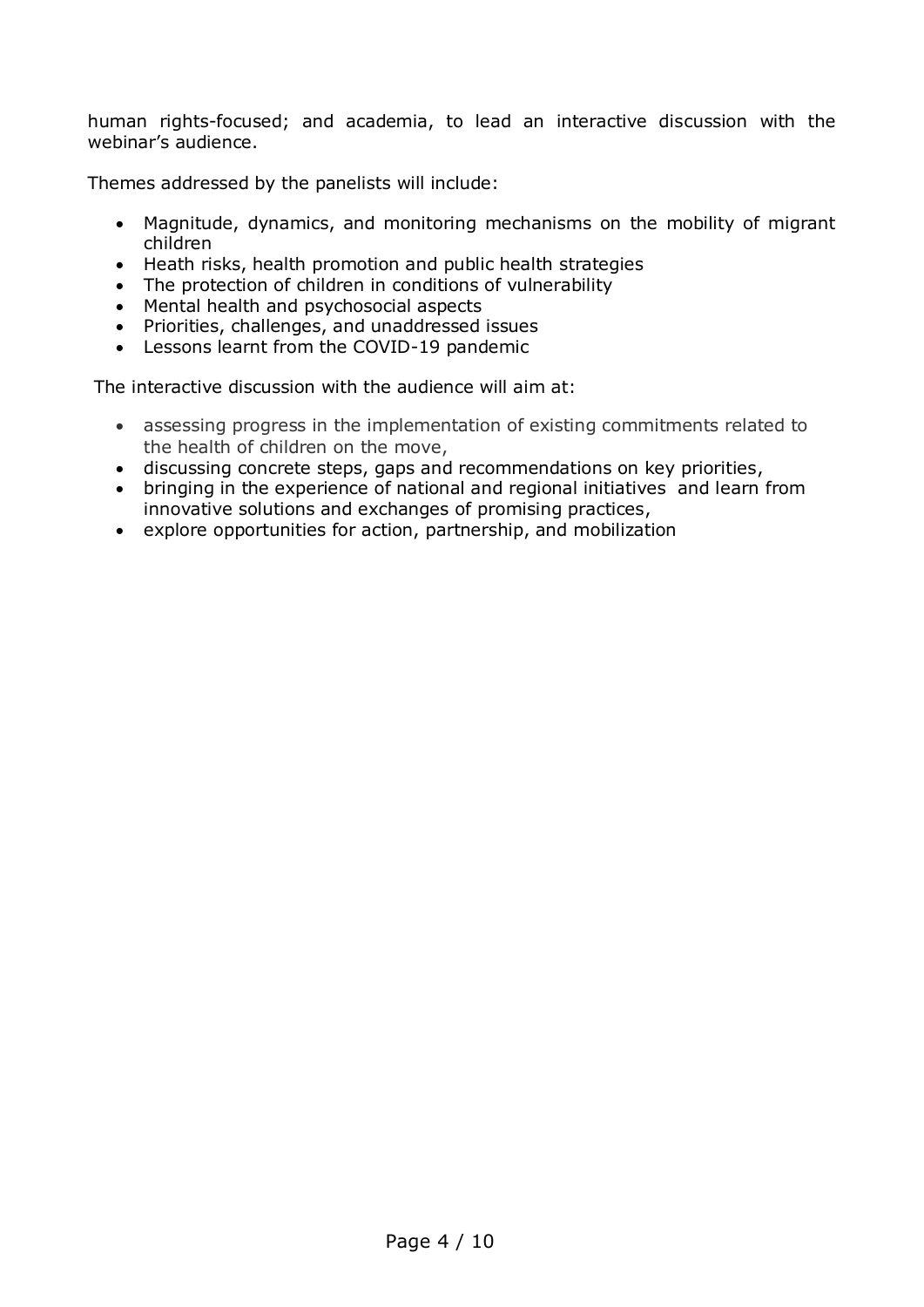# **PROGRAM**

**WELCOME by** *Luciano Saso,* Sapienza University of Rome, Coordinator M8 Alliance Webinar Series on Migrant and Refugee Health

**PANEL SESSION** moderated by **Davide T. Mosca,** *Lancet*-Migration UK; CEO-Realizing Health SDGs for Migrants, Displaced, and Communities, Kenya

**Children on the Move: trends, dynamics, challenges,** *by* **Frank Laczko**, Director [Global Migration Data Analysis Centre, Berlin \(GMDAC\),](https://www.migrationdataportal.org/institute/ioms-global-migration-data-analysis-centre-gmdac) IOM-International Organization for Migration; (10')

**The Health of Migrant Children: an overview, by Delan Devakumar,**  Clinical Associate Professor in Child and Adolescent Health, UCL Institute for Global Health, UK (10')

**Current perspectives on Health and Migration, by Santino Severoni**, Director of the Global Health and Migration Programme, Office of the Deputy Director-General, at the WHO Headquarters in Geneva, (10')

**The Experience of Migrant Children, by Lynne Jones,**  FRCPsych, PhD Harvard FXB, Child and Adolestent Psychiatrist, US (10')

**Protecting and supporting children on the move, by Daniela Reale**, Global Lead, Refugee, Migrant and Displaced Children, Save the Children  $(10')$ 

**Children on the move in Latin America and the Caribbean: dynamics, challenges and priorities to protect the health of all, by Báltica Cabieses,**  Programa de Estudios Sociales en Salud , ICIM Universidad del Desarrollo, Chile; (10')

**DISCUSSION (30')**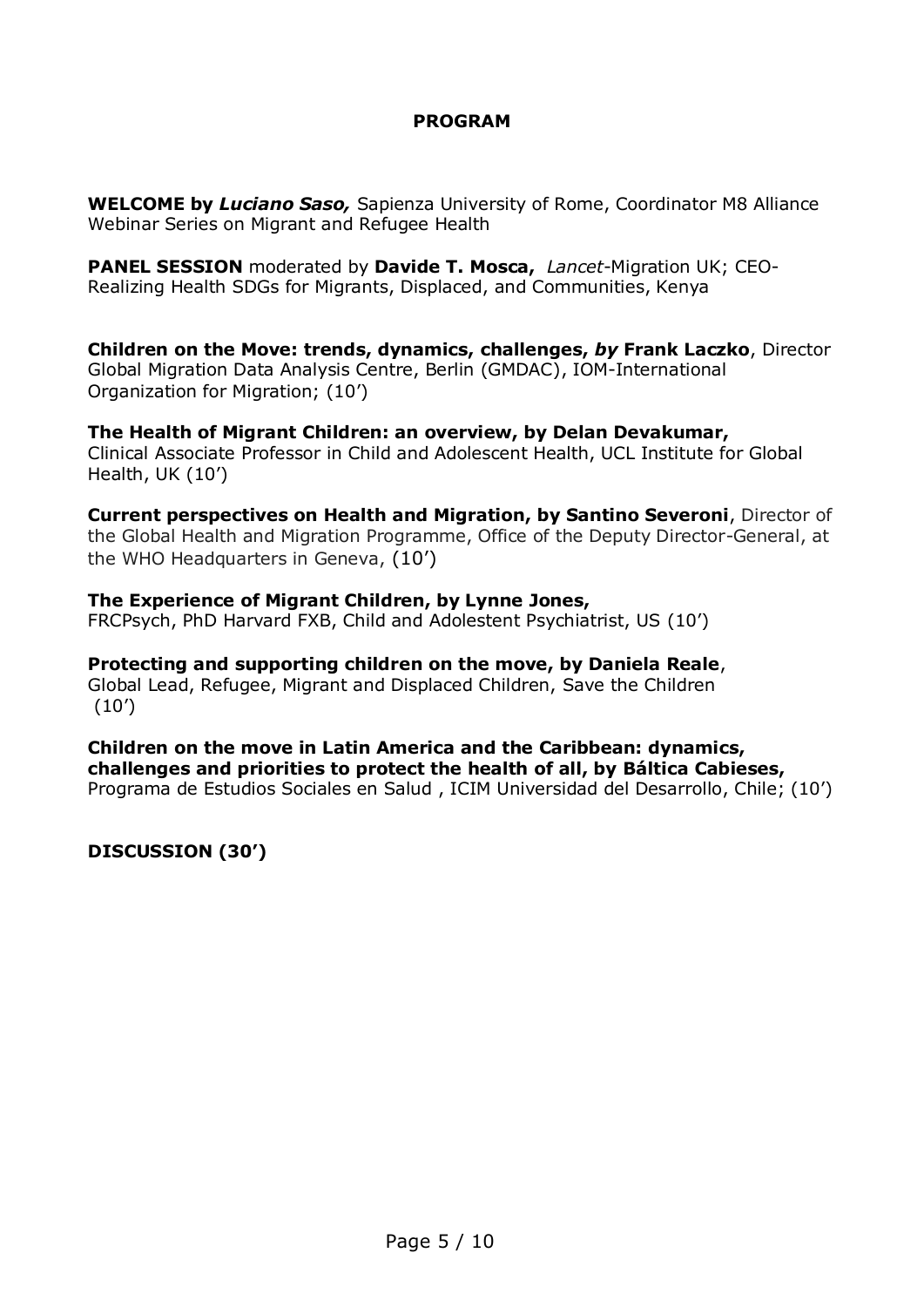### **Biographies**



*Prof. Luciano Saso* (Faculty of Pharmacy and Medicine, Sapienza University of Rome, Italy) is author of more than 300 scientific articles published in peer reviewed international journals with impact factor (H-index Google Scholar 54, Scopus 44). He coordinated several research projects and has been referee for many national and international funding agencies and international scientific journals in the last 30 years. Prof. Saso has extensive experience in international relations and he is currently Vice-Rector for European University Networks at Sapienza University of Rome. In the last 15 years, he participated in

several projects and has been speaker and chair at many international conferences organised by the UNICA network of the universities from the Capitals of Europe [\(http://www.unica-network.eu/\)](http://www.unica-network.eu/) and other university associations. Prof. Saso has been Member of the Steering Committee of UNICA for two mandates (2011-2015) and he is currently President of UNICA (2015-2023). Prof. Saso is a member of the executive committee of the M8 Alliance of Academic Health Centers, Universities and National Academies [\(https://www.worldhealthsummit.org/m8-alliance.html\)](https://www.worldhealthsummit.org/m8-alliance.html) and Coordinator of the M8 Alliance webinar series on Migrant and Refugee Health [https://www.worldhealthsummit.org/m8-alliance/topics/migrant-and-refugee](https://www.worldhealthsummit.org/m8-alliance/topics/migrant-and-refugee-health.html)[health.html](https://www.worldhealthsummit.org/m8-alliance/topics/migrant-and-refugee-health.html)



**Davide T. Mosca**, is a medical doctor with forty years' experience in global and migrant health, humanitarian response and emergencies, with more than twenty-five years at field level in Africa and the Middle East, first as a surgeon and emergency specialist, shifting later to public health. A former *Director of Migration Health* at the *International Organization for Migration* (IOM) – the UN Migration Agency – during his ten years tenure in the position he has contributed in advancing the global migration health agenda participating in the processes that led to the adoption of two World Health Assembly resolutions on migrant health (2008 and 2017) and two Global Consultations in Madrid (2010) and Colombo (2017), Prof. Mosca has contributed as well in the mainstreaming of health

aspects within the *Global Compact for Safe, Orderly and Regular Migration* (2018), and the adoption of migration health policies at global level and in various countries. He has published several publications and studies, has contributed to several review panels and international commissions on migration health and global health issues, and has provided training, teaching, and lectures in migrant health world-wide. He was one of the Commissioners of the UCL-*Lancet* Commission on Migration and Health, and is a Consultant to WHO, IOM, and the UN Migration Network, and founder of the advocacy network *Realizing Health SDGs for Migrants, Displaced and Communities*. Davide Mosca is contract professor with various Universities, an Honorary Associate Professor at the UCL Institute of Global Health, and an affiliate with the Center for Humanitarian Health, John Hopkins Bloomberg School of Public Health.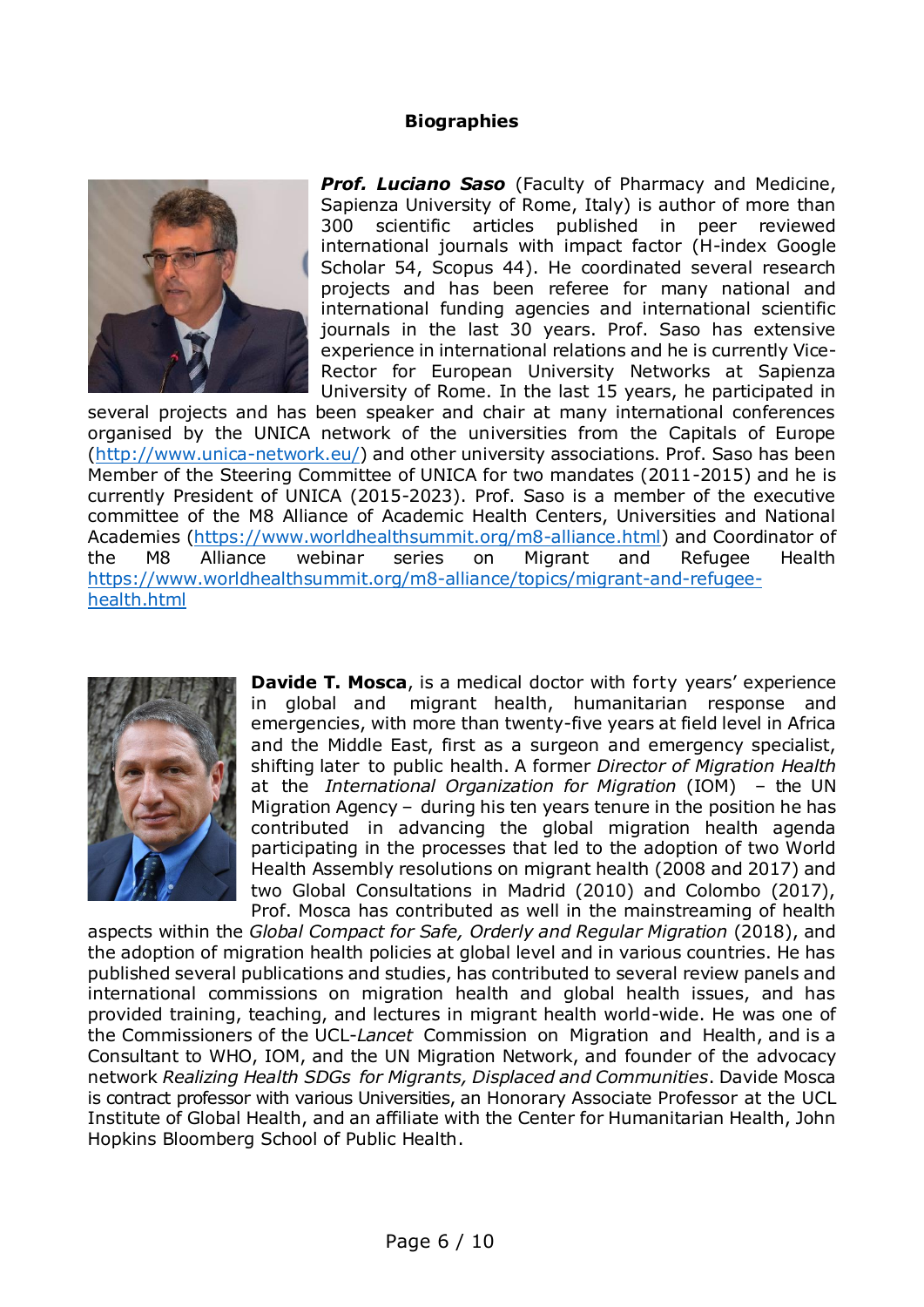

**Frank Laczko** is the Director of IOM's [Global Migration](https://gmdac.iom.int/)  [Data Analysis Centre \(GMDAC\)](https://gmdac.iom.int/) in Berlin. He was previously based in Geneva, where he led IOM's Migration Research Division. He is the co-chair of the Data and Research Group of the Global Migration Group, editor of IOM/Springer Global Migration Issues book series and co-editor of Migration Policy Practice, a journal for migration policymakers and practitioners. Among the many publications he has led are the *World Migration Report 2013*, which focused on migrant well-being and development, *Fatal Journeys – Tracking Lives Lost During Migration*, a report about migrant fatalities globally, and *How the World Views Migration*, a report about public opinion towards migration around the world; '*Europe's Migration 'Crisis' – Making sense of the* 

*numbers*,' a paper on the challenges around data and information about asylum seekers in Europe to be published in Forced Migration Review.



**Delan Devakumar**, Clinical Associate Professor in Child and Adolescent Health, UCL Institute for Global Health. Delan is an Associate Professor in Child and Adolescent Health in the UCL Institute for Global Health and an Honorary Consultant in Public Health. He is a public health specialist with clinical expertise in paediatrics and has worked in humanitarian contexts with Médecins Sans Frontières. In addition to migration, his research focuses on child and adolescent health in humanitarian crises and conflict, violence, racism and xenophobia. He was a Commissioner and on the steering group of the UCL-

Lancet Commission on Migration and Health and is now Child and Adolescent Health in Lancet Migration. He is also Director

of the UCL 'Centre for the Health of Women, Children and Adolescents', chair of the International Child Health Group, and co-founder and chair of the non-profit Race & Health.



**Dr. Santino Severoni** is Director of the Global Health and Migration Programme, Office of the Deputy Director-General, at the WHO Headquarters in Geneva. He is a medical doctor, health economist, epidemiologist, and experienced systems management. He has over 24 years of experience as an international senior technical advisor and executive, worked for WHO, governments, NGOs, and foundations in Eastern Africa, the Balkans, Central Asia, and Europe. He has dedicated his work to global health, focusing on health sector reforms, health systems strengthening, health diplomacy, aid coordination/effectiveness, management of complex emergencies, and a WHO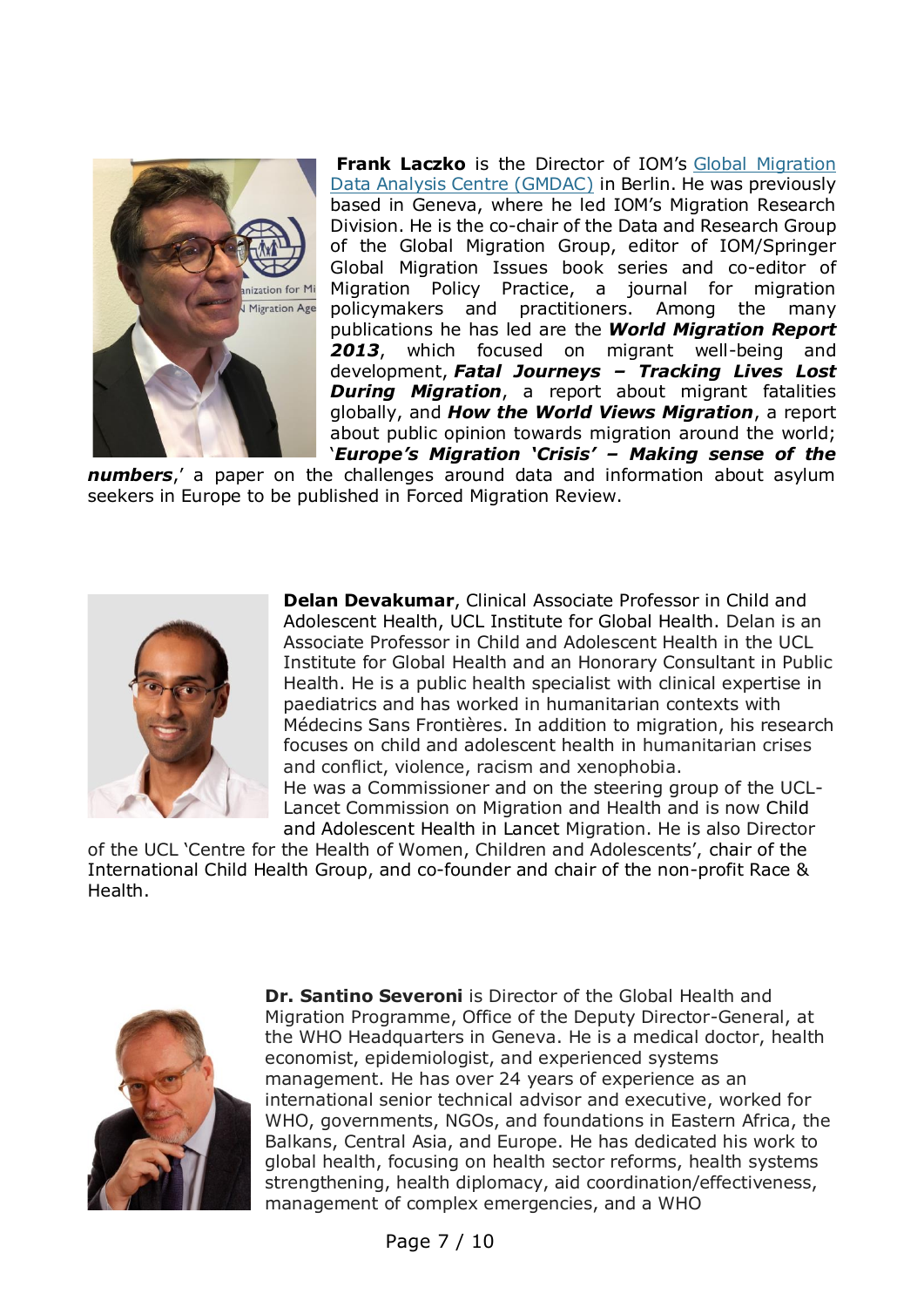Representative in Albania and Tajikistan. Since 2011 have been leading the WHO EURO work on health and migration. In 2019 he was appointed EURO Special

Representative on health & migration and Director a.i. on health systems and public health. In June 2020, he was appointed Director of the Global Health and Migration Programme at the WHO Headquarters in Geneva to lead the WHO global work on health and migration.



**Lynne Jones OBE, FRCPsych.,** is a child psychiatrist, relief worker, and writer. She has spent much of the last 30 years establishing and running mental health programs in areas of conflict or natural disaster including the Balkans, East and West Africa, South East Asia, the Middle East, Haiti and Central America. Most recently she has worked in the migrant crisis in Europe and Central America through which she has established a storytelling project for children: migrantchildstorytelling.org. Stories and pictures from this project are included in her new book: *The Migrant Diaries* (Refuge Press 2021). Her other published works include: *Outside the Asylum: A Memoir* 

*of War, Disaster and Humanitarian Psychiatry* (Orion 2017) and *[Then They Started](https://blpress.org/books/then-they-started-shooting/)  [Shooting: Children of the Bosnian War and the Adults They Become](https://blpress.org/books/then-they-started-shooting/)*, (Bellevue Literary [Press 2013\)](https://blpress.org/books/then-they-started-shooting/) She is a cofounder and course director for the annual training course on Mental Health in Complex emergencies at the Institute of International Humanitarian Affairs at Fordham University. She regularly consults for WHO and UNICEF, is an honorary consultant at and is a visiting scientist at the François-Xavier Bagnoud Centre for Health and Human Rights, Harvard University.



#### **Daniela Reale,** *Global Lead, Refugee, Migrant and Displaced Children*

**Save the Children.** Ms Reale is Save the Children's Global Lead on Refugee, Migrant and Displaced Children. She has over 15 years' experience working on child protection, child migration, children in refugee situations, child labour and child trafficking, supporting both direct programmes globally and leading on policy and advocacy on children on the move for Save the Children. Daniela pioneered the Children on the Move framework, successfully advocating for this approach to be adopted in a variety of contexts and by different agencies.

She also co-chairs the Initiative for Child Rights in the Global Compacts, a multiagency network that she established in 2017 and which works to ensure that children are at the heart of refugee and migration frameworks and prior to that the Interagency group on children on the move. During her career, Daniela has worked in both humanitarian and development contexts on themes relating to human rights, child rights and sustainable development.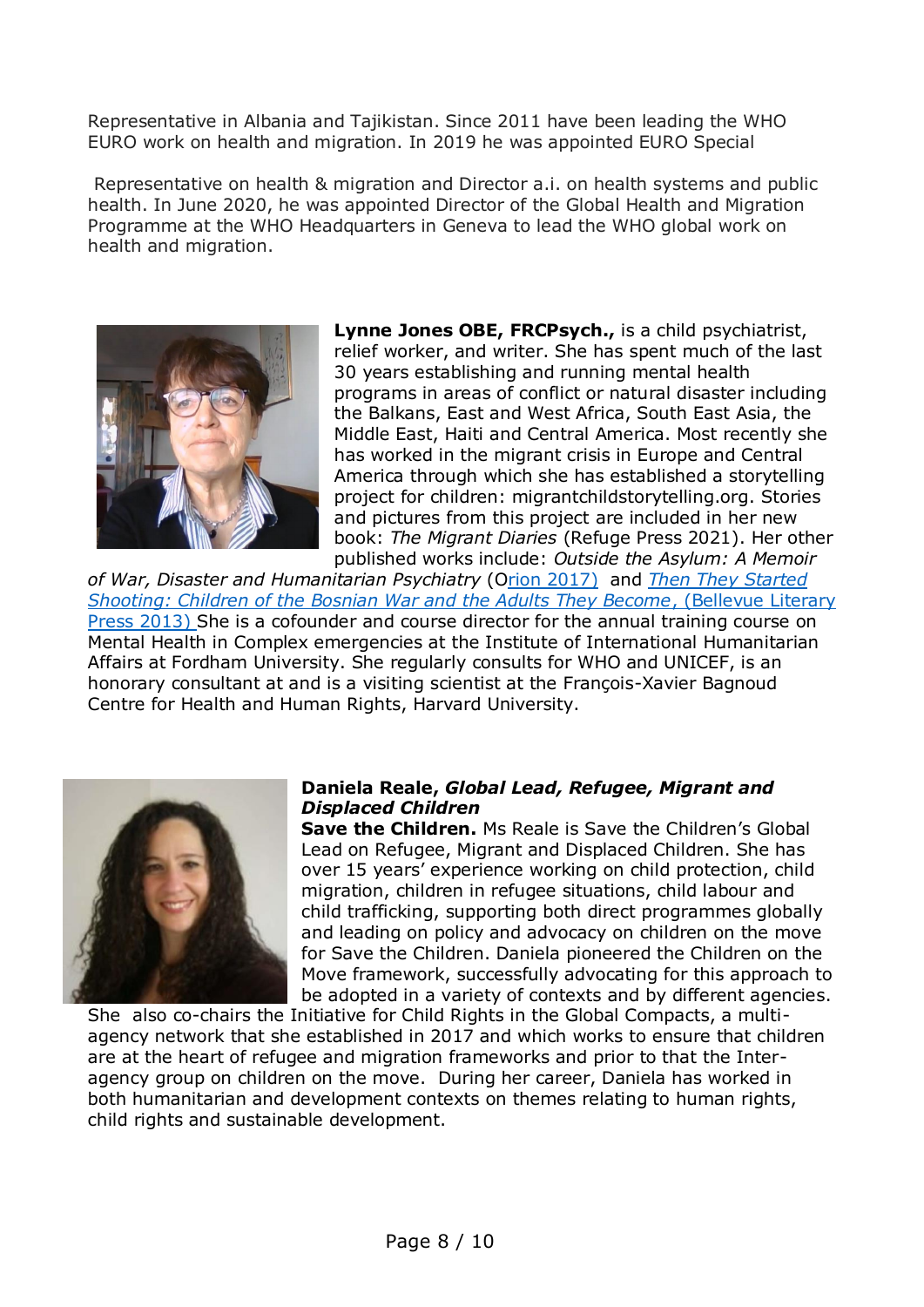

**Báltica Cabieses,** Nurse-midwife (2002 UC Chile), diploma in university teaching, Master in Epidemiology (2008 UC Chile) and PhD in Health Sciences (social epidemiology) from the University of York, England (2011). Professor and former director of the Social Studies in Health Program at Universidad del Desarrollo in Chile. Senior visiting scholar at the Department of Health Sciences at the University of York. Co-leader of Lancet Migration for Latin America and national coordinator of the Chilean network of research on health and migration RECHISAM. International consultant on health equity, health of migrants and implementation science

research/action in socially and culturally diverse communities. Research lines: social inequities in health, health of international migrants and patients' research. Has edited 7 academic books, participated in over 50 research projects in Chile, Latin America and abroad and has over 140 scientific publications.